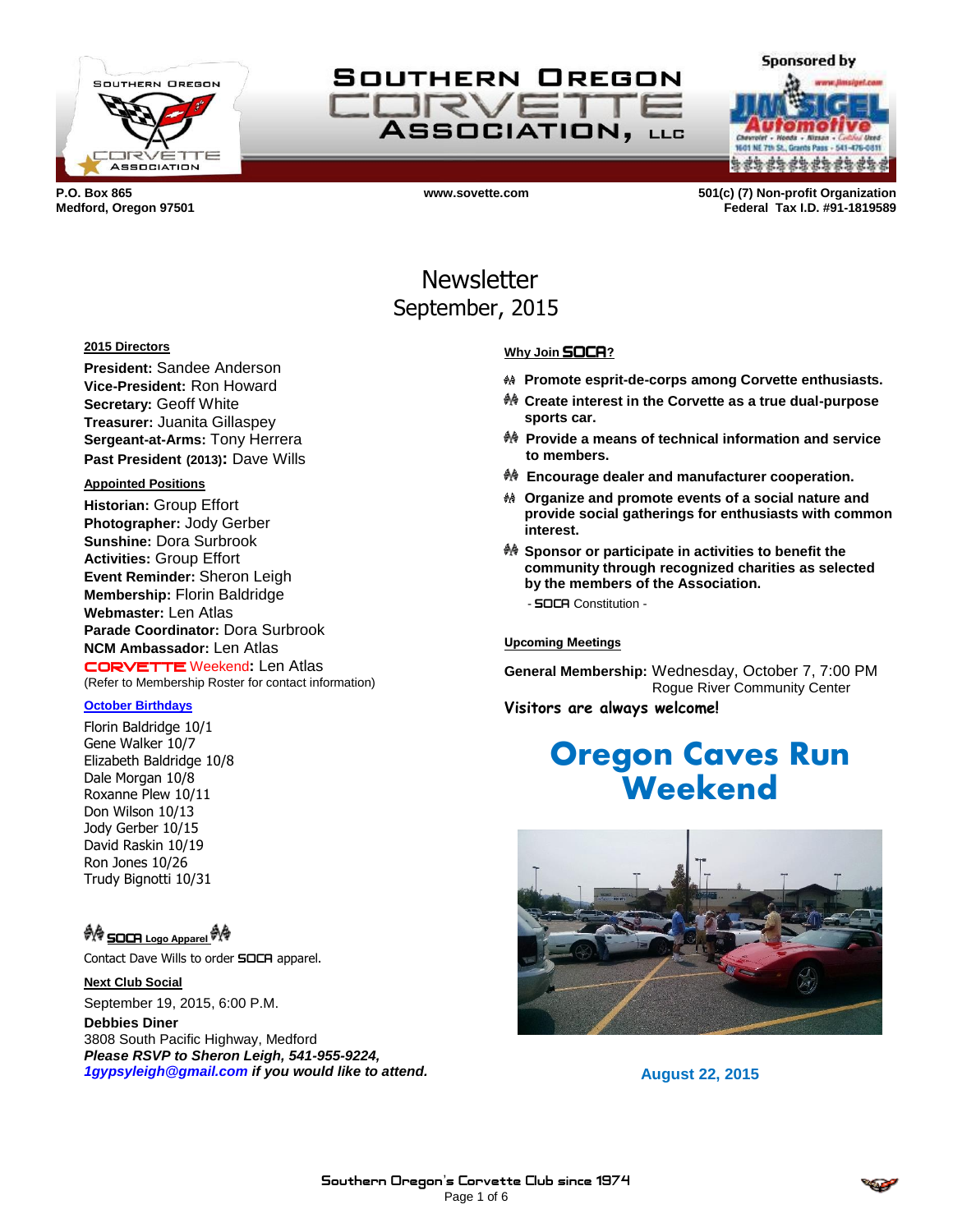## Events & Activities

**September 10-13** – Tahoe 47, Reno, NV.

**September 12** – 15th Annual Jim Sigel Show-N-Shine, 9:30 A.M., Jim Sigel Chevrolet, 1601 N.E. 7th St., Grants Pass.

**September 18-19** – Octoberfest, Mt. Angel.

**September 19 –** SOCA Social, 6:00 P.M. Debbie's Diner, 3808 S. Pacific Highway, Medford.

**October 7** – SOCA General Membership Meeting, 7:00 P.M., Rogue River Community Center, Rogue River.

**October 24** – SOCA Social, 6:00 P.M. Olive Garden, Medford.

**November 4** – SOCA General Membership Meeting, 7:00 P.M., Rogue River Community Center, Rogue River.

**November 21** – Due to the holiday there will be no November social.

**December 2** – SOCA General Membership Meeting, 7:00 P.M., Rogue River Community Center, Rogue River.

**December 12** – SOCA Christmas Party, Mac's Diner, Shady Cove. Details to be determined.

For additional events, information and links, go to the S.O.C.A. website Events Page <http://www.sovette.com/default.asp?pg=activities>



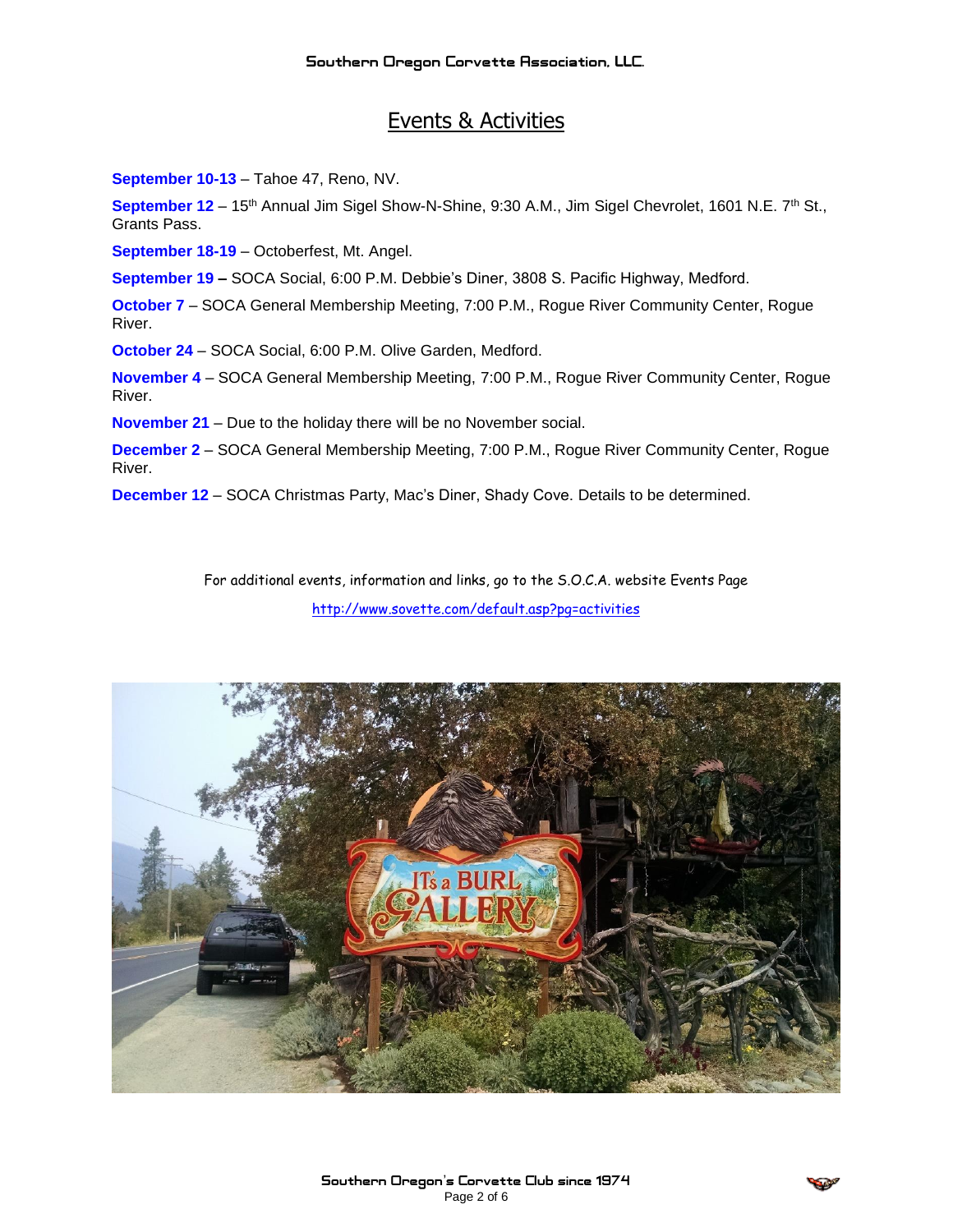

## SOCA Cruise – Caravan Guidelines

**The Cruise Leader: (The leader of the cruise)**

- **1. Maps out the cruise including points of interest, rest stops and eating places. If the cruise is overnight, the leader may book the overnight accommodations.**
- **2. Reviews the itinerary at club meetings and conducts a drivers meeting before departure.**
- **3. Provides an itinerary, a map of the route and/or driving directions and a list of cruise members and their cell phone numbers, and specifies the radio frequency.**
- **4. Determines who the cruise Tail Gunner will be before departure.**
- **5. Leads the cruise. The Cruise Leader will be the lead car in the [caravan](http://www.bayvalleycorvettes.com/Cruise_Guideline.htm#Cruise Caravan:) and ensures that all cars stay together during the trip.**
- **6. Will adjust his speed according to various conditions throughout the cruise, e.g., congestion or construction, traffic lights, weather, etc. The Leader should never dragrace out of a parking lot or a [traffic light](http://www.bayvalleycorvettes.com/Cruise_Guideline.htm#TRAFFIC LIGHTS) leaving others behind. If the caravan is separated, the Leader should allow all cars to catch up before returning to cruising speed. The Leader may use cruise control, if equipped, to maintain a steady speed and help reduce ["rubber banding](http://www.bayvalleycorvettes.com/Cruise_Guideline.htm#RUBBER BANDING)**".
- **7. Will be patient and flexible. Not everything goes as planned so be prepared for changes.**
- **8. [Communicates a](http://www.bayvalleycorvettes.com/Cruise_Guideline.htm#COMMUNICATION)nd acknowledges regularly with cruise members via [2-way radio](http://www.bayvalleycorvettes.com/Cruise_Guideline.htm#2-way radio) or cell phone.**

**The Cruise Members: (The participants of the [caravan\)](http://www.bayvalleycorvettes.com/Cruise_Guideline.htm#Cruise Caravan:)**

- **1. Will make sure that their car has a FULL gas tank, tires checked and ready to go.**
- **2. Will be at the departure location and ready to go before the set departure time. This is the time the caravan is leaving the departure location – not the staging time. Please be at the departure point about 30 minutes (staging time) before the departure time for the driver's briefing,**
- **3. Listen carefully to the Leader's briefing before departure. This is a review of the trip and to inform you of any changes, last minute details, etc. Please do not have side conversations when instructions are being given so that everyone can hear.**
- **4. Follow the Cruise Leader and do not pass the lead car.**
- **5. Drive at an [appropriate speed](http://www.bayvalleycorvettes.com/Cruise_Guideline.htm#APPROPRIATE SPEED) and keep a safe distance behind the car in front of you and also keep an eye on the car(s) behind you.**
- **6. Stay together as much as possible. At [traffic lights](http://www.bayvalleycorvettes.com/Cruise_Guideline.htm#TRAFFIC LIGHTS) the leading cars should move out quickly enough for the most cars to get through the traffic lights. Do not proceed if the lights are about to change to red. Stop, don't race through them. If you are stopped at a light, contact the Leader. The Leader will take appropriate action so all cars can regroup with the caravan.**
- **7. Do not purposely slow down and speed up [\(rubber banding\)](http://www.bayvalleycorvettes.com/Cruise_Guideline.htm#RUBBER BANDING) so you can drive faster. This is not considerate of the people behind you and increases the possibility of losing members of the cruise. This also allows outside cars to "join" the caravan.**

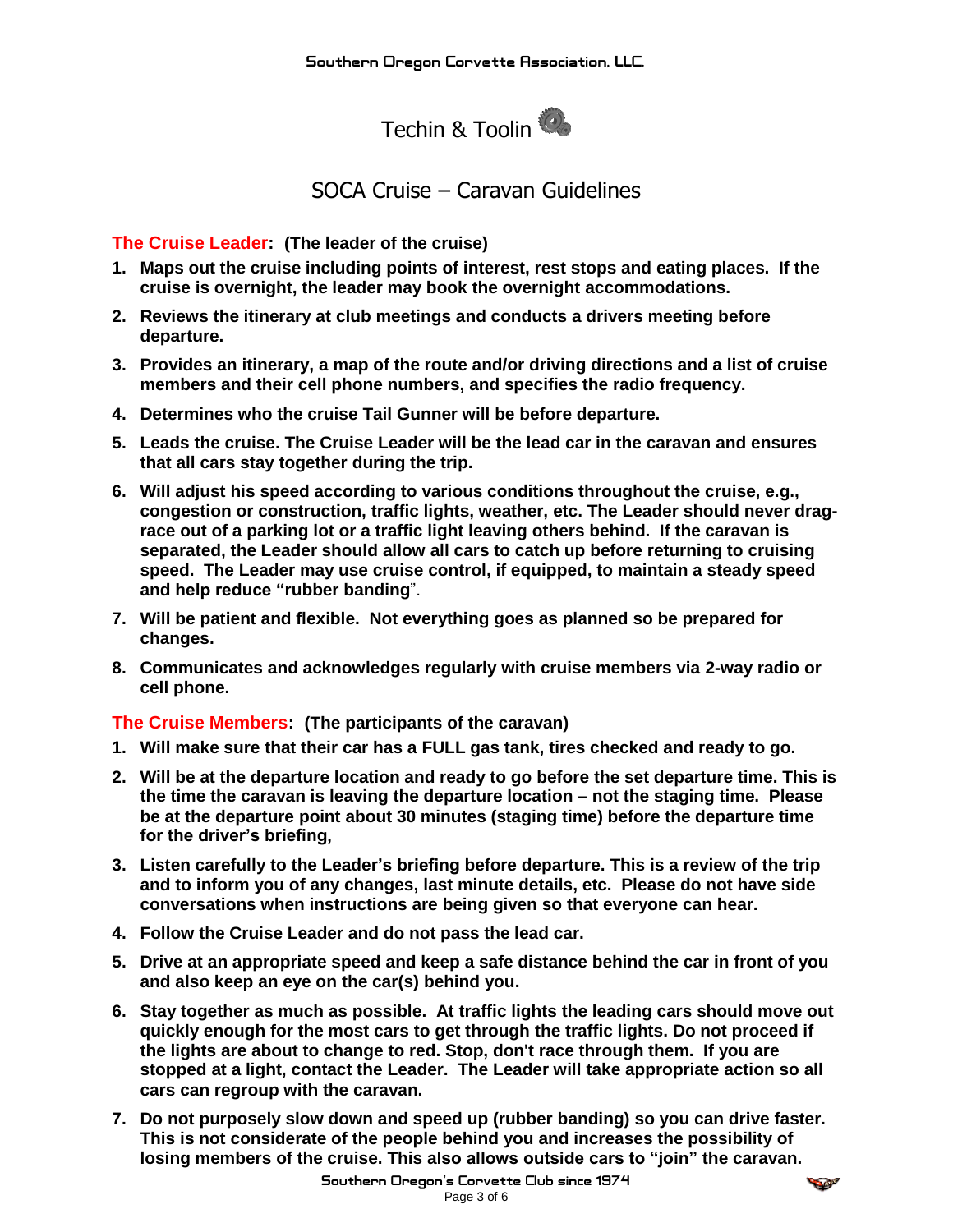- **8. [Communicate](http://www.bayvalleycorvettes.com/Cruise_Guideline.htm#COMMUNICATION) with the Leader and other cruise members when needed. Such as: if you need a rest stop; if the caravan loses members; if you are stopped at a traffic light; if you need to relay another members message; etc. This keeps the Leader informed of the current condition of the caravan.**
- **9. If a caravan car is having mechanical, medical or other problems, it should signal by flashing headlights and communicating the problem via radio or cell phone. If necessary the car having trouble should pull over at a safe location. The Tail Gunner will stop to assist and inform the Leader.**
- **10. If a cruise member has stopped for a problem (or by the police), the Leader and the rest of the caravan should exit at the next off ramp or pull over at a safe location and wait for the member to catch up, or for information about the troubled car.**
- **11. Be patient, considerate and flexible to any changes that may be needed during the cruise. Considerable time and effort has been spent planning the cruise. Don't give the Cruise Leader a hard time. If you don't like the way it is done, please expect to be asked to plan the next cruise.**
- **Note: If you want to break off on your own, please contact the cruise Leader and the cars around you so they are aware of your intentions and that you are leaving the caravan.**

**The Cruise Tail Gunner: (The Tail Gunner is probably the second most important car in the caravan after the Cruise Leader and is the last car in line.)**

- **1. Assists the Cruise Leader to ensure that all cars stay together during the trip.**
- **2. [Communicates](http://www.bayvalleycorvettes.com/Cruise_Guideline.htm#COMMUNICATION) via radio or cell phone to keep the Leader informed of the status of the cars in the line, e.g., someone has pulled over, some cars were caught at traffic lights, all cars made it out of the parking lot and on the road.**
- **3. Stops and assists cruise members with any difficulties that may arise.**
- **4. Informs the Leader if it is necessary for another person to assume this role during the cruise.**

#### **Terms and Recommendations:**

**Radios - It is recommended everyone have a 2-way (GMRS) Radio so all drivers can communicate between cars and with the Leader. Please do not chatter unnecessarily on the radios. Cell phones are more reliable and also may be used unless prohibited. Portable radios may not reach their advertised range in cars traveling in mountainous terrain or large cities. We may sometimes have to pass information up and down the line.** 

**Communication – It is important that we communicate what is going on, especially if the caravan is separated or if a cruise member is having a problem. No one is to be left behind. The caravan can get stretched out on the road at times and it may be necessary to relay messages up & down the line.**

**If you need to stop while on a cruise, don't be afraid to speak up. There may be others that would like to stop as well but they are hesitant to say so.** 

**Appropriate Speed - Drive at speeds appropriate for the road and traffic conditions. Be aware of the rubber band effect. Always be prepared to stop!**

**Traffic Lights - To facilitate getting a long caravan through traffic lights, it is helpful to get in 2 lanes (if possible) so twice as many cars can get through each light. After all cars**